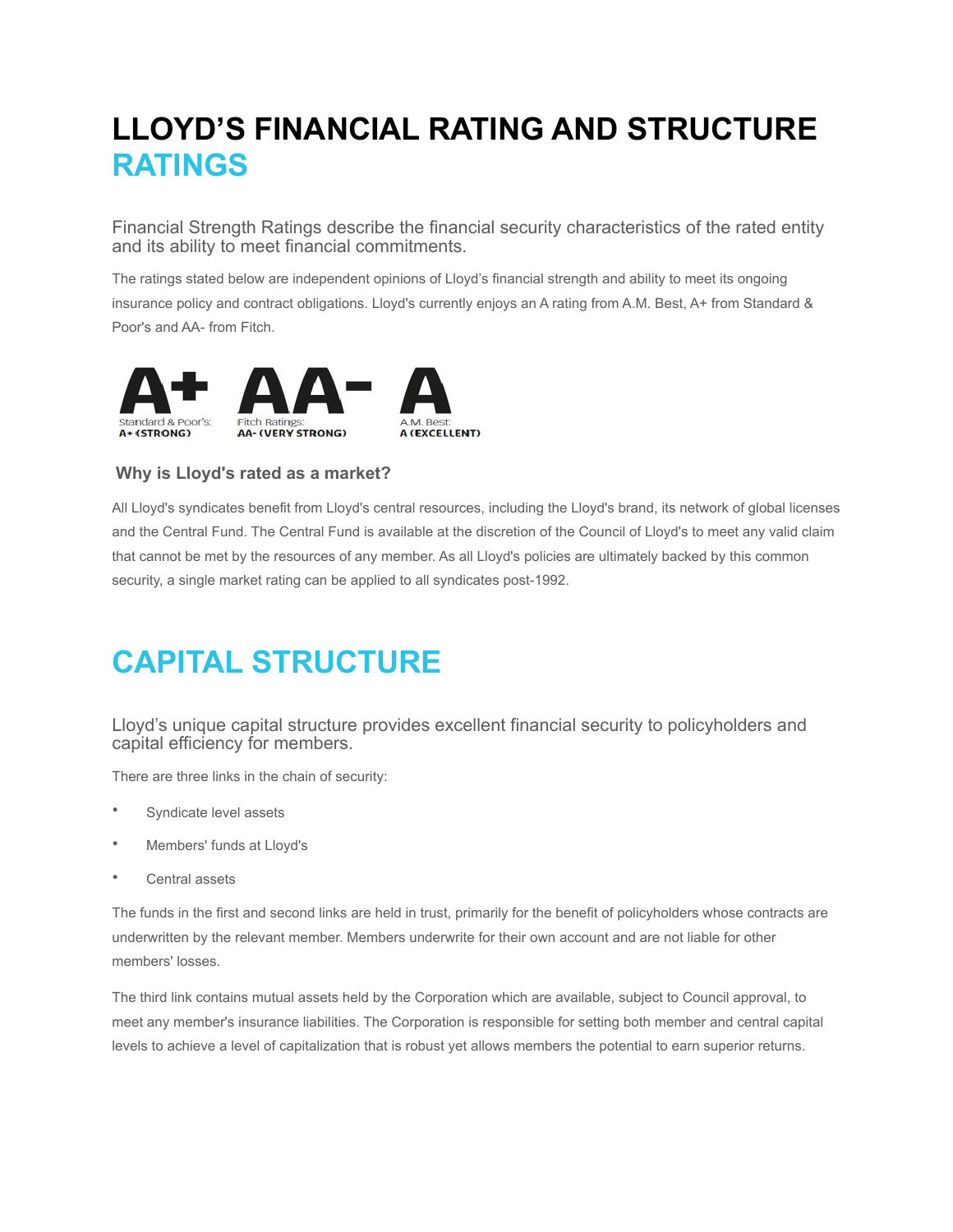| Several assets | First Link        | Syndicate level assets<br>£45,139m              |                         |
|----------------|-------------------|-------------------------------------------------|-------------------------|
|                | Second Link       | Members' funds at Lloyd's<br>£15,704m           |                         |
| Mutual assets  | <b>Third Link</b> | Central Fund<br>£1,590m<br>Corporation<br>£103m | Callable layer<br>£779m |
|                |                   | Subordinated debt/<br>securities<br>£885m       |                         |

*As at 31 December 2014*